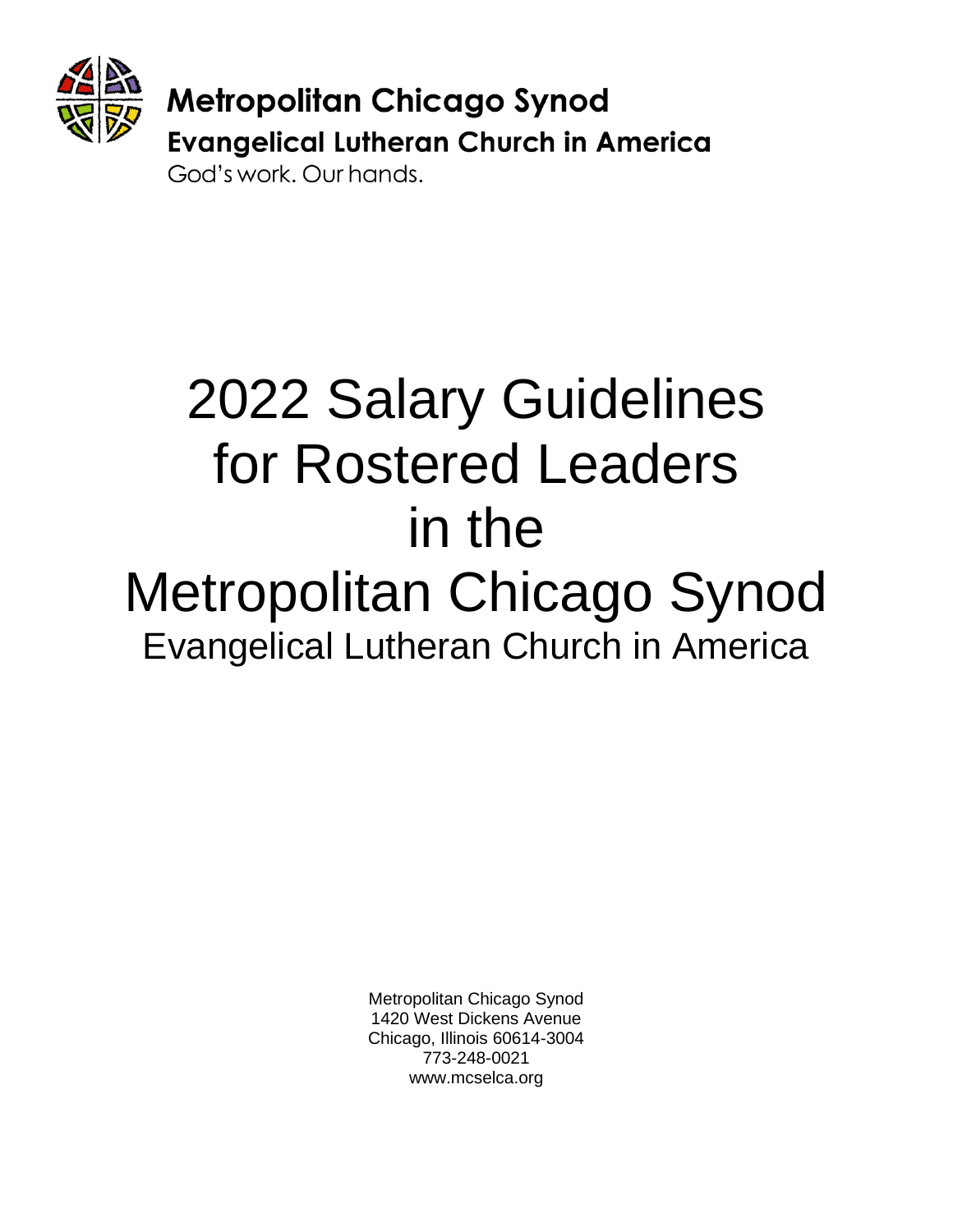# **Table of Contents**

| Part I   |                                      |
|----------|--------------------------------------|
| Part II  | <b>Determining Housing Allowance</b> |
| Part III |                                      |
| Part IV  |                                      |
| Part V   |                                      |
| Part VI  |                                      |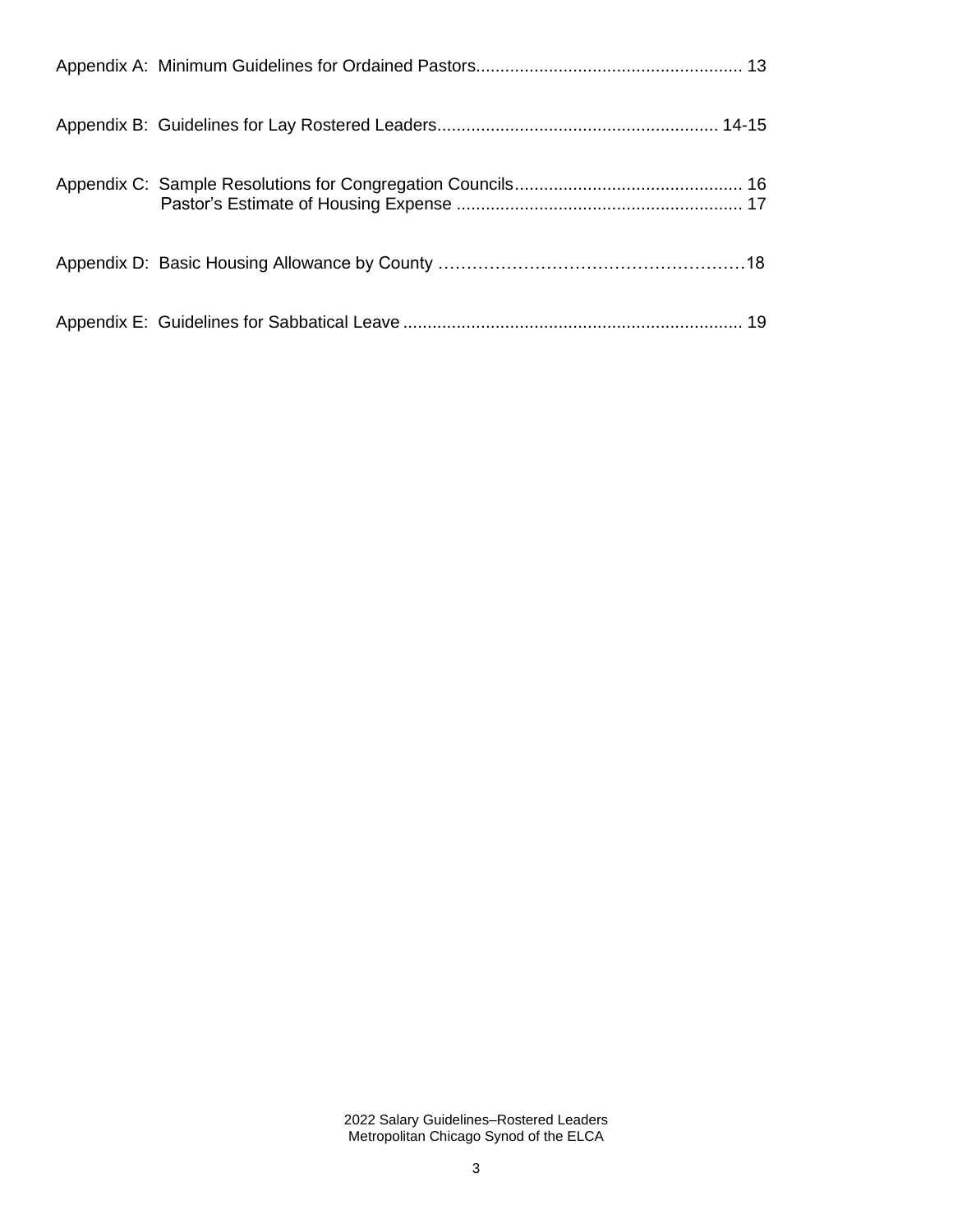# **Part I Determining the Cash Salary**

#### **Step 1 Base Salary**

Base salary is that portion of compensation that is provided to sustain the rostered leader who is called to lead ministry through the congregation or another organization. Base salary does not include housing, social security allowance, or professional expenses.

Please refer to Salary Guidelines on page 10.

#### **Step 2 Merit Adjustment**

**Education**: Further education enriches ministry. Modest reimbursement for advanced degrees is appropriate. The suggested amount added to base pay for this component is a multiplier in the range of 1% to 5% of base pay.

**Responsibility**: Each call is unique to the situation in a given congregation. Things to consider in this area include solo parishes, multiple staff parishes, and specialized ministries. When there is a unique measure of leadership or workload, additional compensation is appropriate. The suggested amount added to base pay for this component is a multiplier in the range of 1% to 5% of base pay.

**Previous Work Experience**: Previous experience in the church and/or secular workforce that enhances a person's skills for ministry should be taken into consideration. Such experience prior to ordination should be calculated at a rate of 1/3 to 1/2 year for each year of prior experience, not to exceed 5 years of ministry credit.

 $\frac{1}{2}$ 

 $\mathbb S$ 

 $\mathbb S$ 

 $\mathbb S$ 

**Step 3 Total Cash Salary 6. The step 3 <b>contract of the Step 3 5** (1)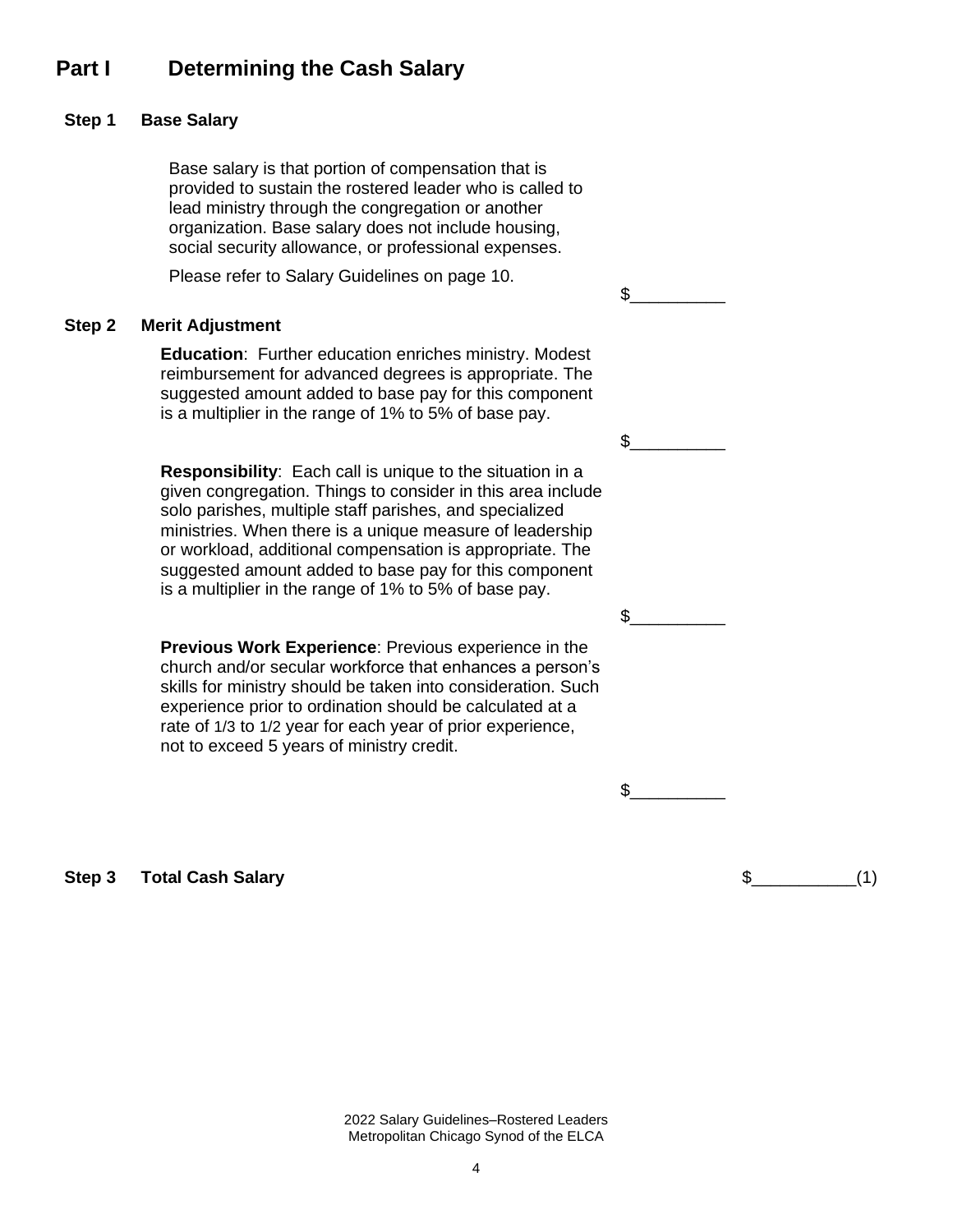# *Part II Determining Housing Allowance* **(choose Option 1 OR 2)<sup>1</sup>**

**Option 1: Allowance if pastor is a homeowner or renter** If your congregation provides a housing allowance for your pastor and family, this amount should be sufficient to provide adequate housing as well as care for the related expenses of upkeep and utilities (e.g., electricity, fuel, trash removal, water/sewer, internet, and basic telephone service). Your pastor may exclude the housing allowance from taxable income up to the *Fair Rental Value* of a furnished home plus utilities to the extent that the housing allowance is actually spent for housing. Expenses that qualify for the housing allowance include payments on purchase, mortgage payments (principal and interest), taxes, insurance, utilities, maintenance, repairs, furnishings, landscaping, etc. A helpful guide is to start with the median cost of a home in the community (which can be found at [http://www.elca.org/Our-Work/Congregations-and-Synods/Research](http://www.elca.org/Our-Work/Congregations-and-Synods/Research-and-Evaluation/Demographic-Reports)[and-Evaluation/Demographic-Reports.](http://www.elca.org/Our-Work/Congregations-and-Synods/Research-and-Evaluation/Demographic-Reports) Add an additional 12% of that cost to that figure for being fully furnished. A rule of thumb is taking 1% of this figure to determine the fair market rental value. This 1% equals the monthly amount of housing allowance. For example: the median cost of a home in Elmwood Park, Illinois, was \$229,455. Fully furnished, that home would be valued at \$256,990 (\$229,455 x 1.12). 1% of \$256,990 (\$256,990 x .01) gives you a monthly housing allowance figure of \$2,570 (annually: \$30,840) to which the cost of utilities would be added. The above calculation is recommended to determine your pastor's housing allowance. If this is not feasible, please refer to Appendix D to obtain the median housing costs by county for use as a minimum guideline.  $\sin(2a)$ **Option 2: Allowance if parsonage is provided** Portico Benefit Services determines 30% of Total Cash Salary is to be added to the Defined Compensation. This is its value only, not an amount paid to the pastor. The value  $\sim$  Value  $\sim$  4.5 (2b) **Utilities** Congregations are encouraged to pay utilities directly, but may instead add an allowance of about \$3,600. Paid directly **OR** Allowance \$\_\_\_\_\_\_\_\_\_\_(2c) **Furnishings Allowance** Congregations may add a portion to the cash salary called "furnishing allowance" or may designate an amount from the cash salary for this allowance. Purchases made Added with this allowance are the property of the pastor. **OR** Designated \$\_\_\_\_\_\_\_\_\_\_(2d)

(Option 2 continued on page 6)

<sup>1</sup> Only Word and Sacrament Ministers are eligible for a housing allowance. Please see Appendix C for Internal Revenue Service housing resolution.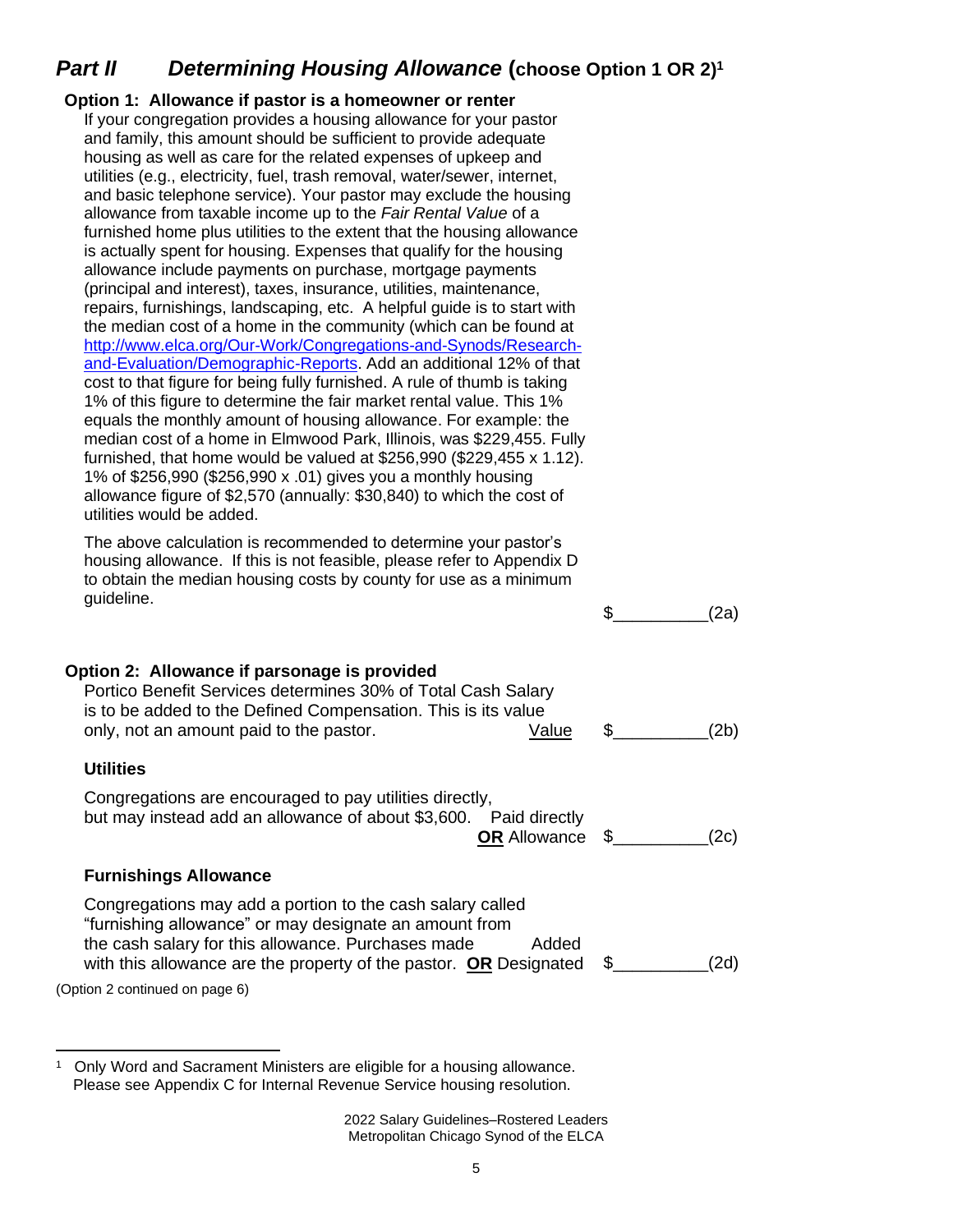#### **Housing Equity**

When a church-owned or rented parsonage is provided as part of the pastor's compensation, the pastor does not have the opportunity to build equity, as do homeowners. Some congregations choose to compensate for this lack of equity with a housing equity allowance. These funds are vested in the pastor. The congregation pays a predetermined amount in monthly installments directly to Portico (preferred) or to another depository agreed upon by the pastor and the parish or directly to the pastor. If paid directly to the pastor, it becomes taxable income. It is recommended that the housing equity allowance be placed in a tax-deferred account with Portico. The housing equity allowance is intended to assist the pastor or the pastor's family to provide housing that would be available when the pastor decides to purchase a home, retires, becomes disabled, dies, or when the congregation disposes of its parsonage and begins paying a housing allowance. When the pastor resigns, the assets accumulated in the depository (if not Portico) are transferred to another congregation or paid directly to the pastor, at the pastor's discretion. Our recommendation would be to pay a housing equity allowance of at least \$3,600 per year.  $\qquad \qquad$   $\qquad \qquad$   $\qquad \qquad$   $\qquad \qquad$   $\qquad \qquad$   $\qquad \qquad$   $\qquad \qquad$   $\qquad \qquad$   $\qquad \qquad$   $\qquad \qquad$   $\qquad \qquad$   $\qquad \qquad$   $\qquad \qquad$   $\qquad \qquad$   $\qquad \qquad$   $\qquad \qquad$   $\qquad \qquad$   $\qquad \qquad$   $\qquad \qquad$   $\qquad \qquad$   $\$ 

**Total Housing Compensation** [2a or 2b+2c+2d+ (2e, if amount is  $\frac{1}{2}$  paid directly to the pastor)]  $\frac{1}{2}$  and directly to the pastor)

## *Part III Social Security*

#### **Social Security Allowance**

Pastors are required to pay 15.3% Self-Employment (SE) Tax (Social Security/Medicare). The 15.3% is comprised of 7.65% employee portion and 7.65% employer portion. The employer portion of this tax is a deductible item for income taxes. Your local Social Security Office should be consulted for recent changes. This allowance is taxable income to the pastor and subject to SE tax.**\***

It is recommended that the congregation assume at least the employer portion of the Social Security Tax that the pastor must pay. This is done by paying at least 8.235% of the sum of lines  $1 + 2$ . **\***(7.65% x 7.65% = 0.00585% + 7.65% = 8.235%)

 $\textcircled{3}$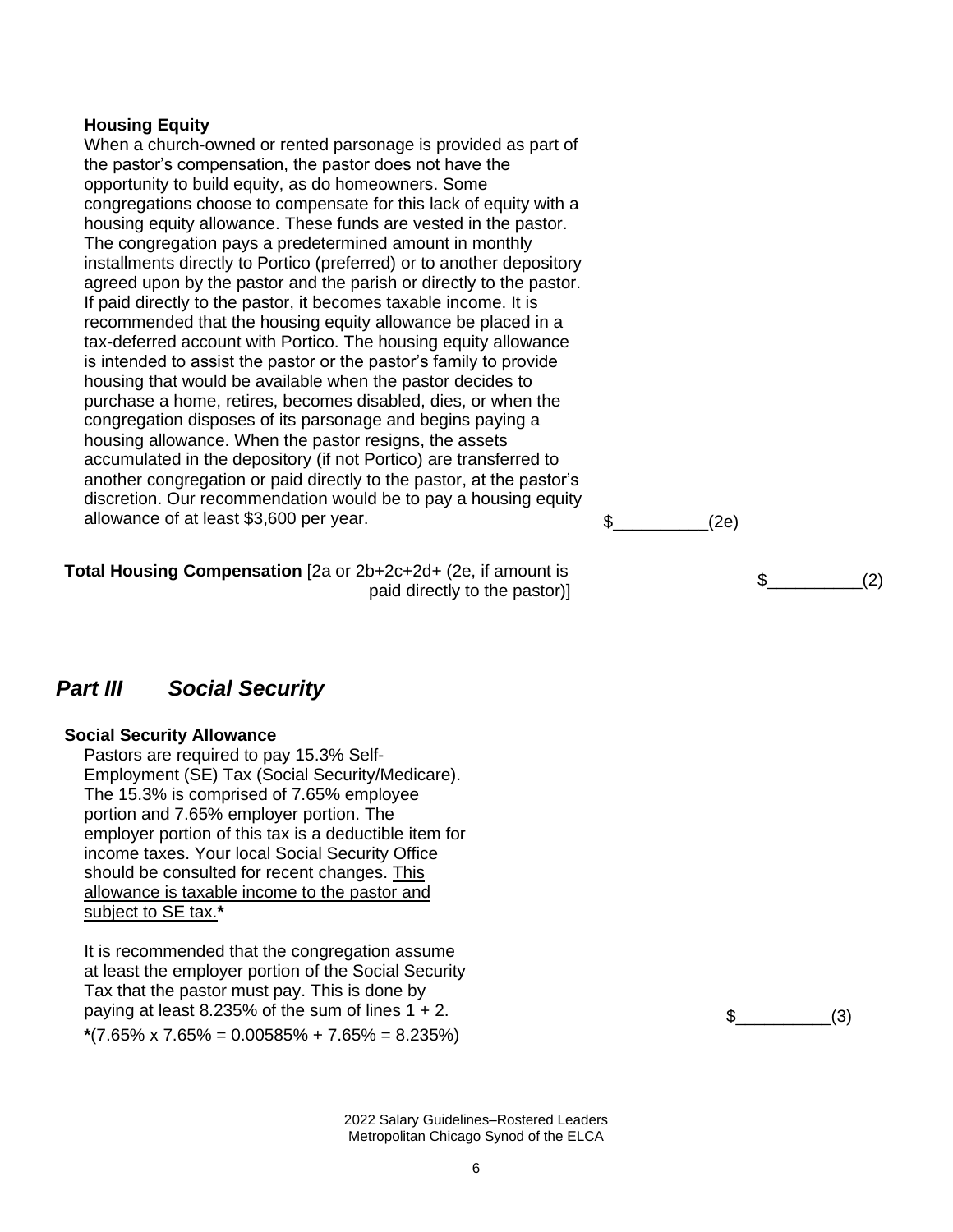# *Part IV Retirement and Other Benefits*

## **Retirement**

Under the ELCA Retirement Plan, the congregation is required to pay the minimum retirement contribution percentage. The congregation may choose to pay a retirement contribution percentage that is higher than the minimum.

|                                                                                                                                                       | <b>RETIREMENT CONTRIBUTION RATES</b>                               |              |           |
|-------------------------------------------------------------------------------------------------------------------------------------------------------|--------------------------------------------------------------------|--------------|-----------|
| Attained Age on 12/31/87<br>if enrolled prior to 1988<br>45 through 54                                                                                | Minimum Required<br><b>Contribution Rate</b><br>11%                |              |           |
| **********************************                                                                                                                    |                                                                    |              |           |
| All other rostered leaders                                                                                                                            | 10%                                                                |              |           |
|                                                                                                                                                       | $\frac{0}{0}$                                                      |              |           |
| <b>Retirement Contribution</b>                                                                                                                        |                                                                    |              |           |
| <b>ELCA Medical and Dental Benefits</b>                                                                                                               |                                                                    |              |           |
| Calculate benefit costs by using Portico calculator found at<br>https://employerlink.porticobenefits.org/Resources/Calculators/BenefitsCostCalculator |                                                                    |              |           |
| See Appendix F, page 20, for more information.                                                                                                        |                                                                    |              |           |
|                                                                                                                                                       |                                                                    |              |           |
| <b>Disability and Basic Group Life</b>                                                                                                                |                                                                    |              |           |
| Compensation in 2022. See link for calculator above.                                                                                                  | Contribution is set by Portico Benefit Services at 2.2% of Defined |              |           |
| <b>Additional Benefits</b>                                                                                                                            |                                                                    |              |           |
| The congregation may also provide Supplemental Medical<br>Insurance.                                                                                  |                                                                    | $\mathbb{S}$ |           |
| <b>Tax-Sheltered Annuity</b>                                                                                                                          |                                                                    |              |           |
| The congregation may also provide a tax-sheltered annuity.                                                                                            |                                                                    |              |           |
|                                                                                                                                                       |                                                                    |              | \$<br>(4) |

# **Total Retirement and Other Benefits**

<sup>2</sup> Defined Compensation: *Defined Compensation* is the sum of Total Cash (line 1), Housing (line 2a OR 2b+2c+2d), and Social Security (line 3).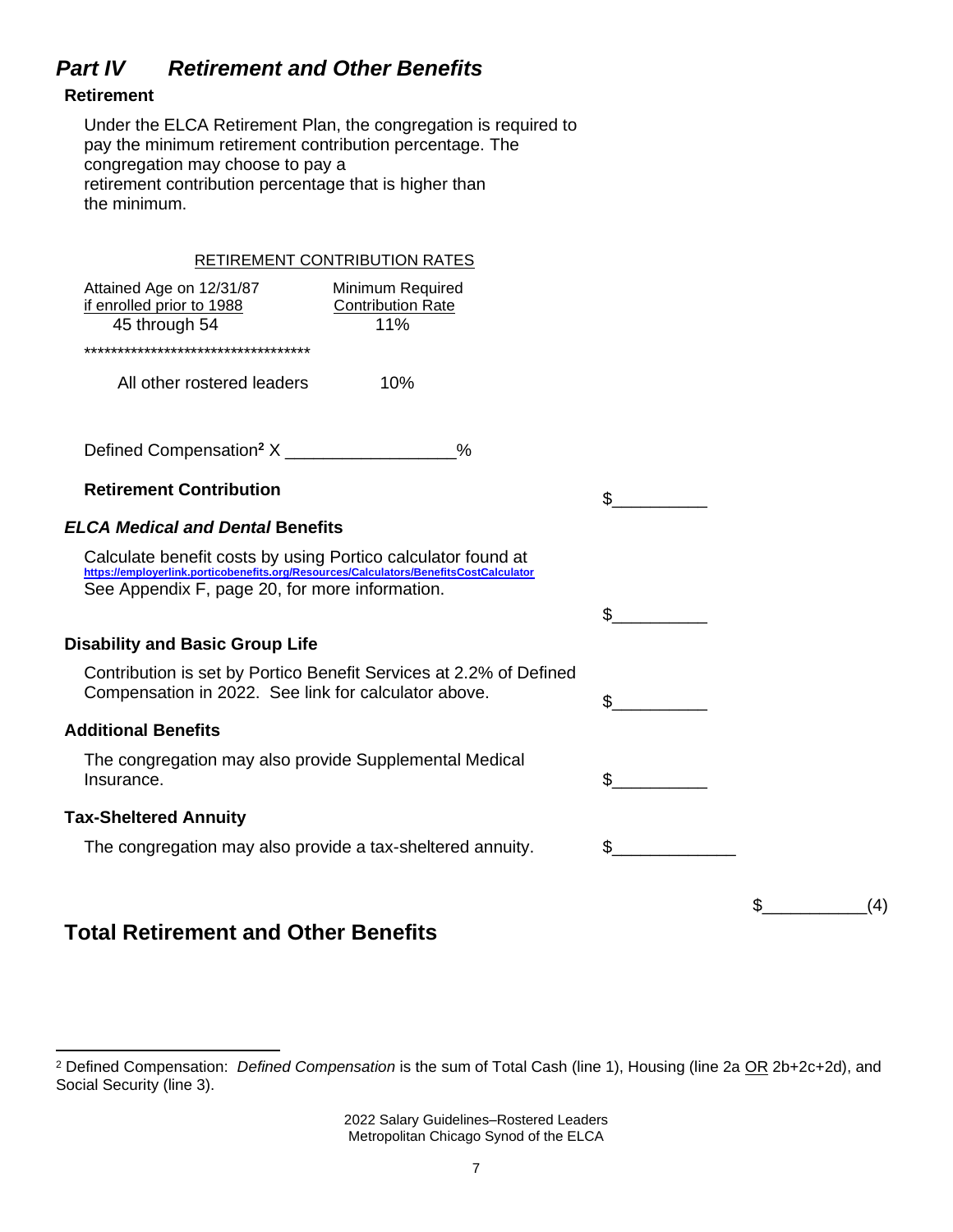# *Part V Reimbursable Expenses*

#### **Automobile Allowance**

There are three ways to handle auto expenses (choose one):

- a. Congregation purchases or leases an auto  $\qquad \qquad \$
- b. Reimburse miles driven at 56.0 cents per mile<sup>3</sup>  $\qquad \qquad$  \$
- c. Pay monthly allowance (taxable as income)

#### **Continuing Education**

It is recommended that \$1,200 per year be spent for the continuing education of a rostered leader.

A minimum of 50 hours per year of intentional continuing education is strongly encouraged. To meet this requirement, it is recommended that 2 weeks (14 days, including two Sundays) be given annually.

#### **First Call Theological Education**

First Call Theological Education (FCTE) is a requirement of the ELCA for a pastor in the first three years of ministry. This program helps pastors transition from seminary to congregational ministry. The FCTE requirement is in addition to the above recommended continuing education for the first three years of the pastor's ministry. Currently FCTE is four to six days per year.

#### **Publications and Other Resource Expenses**

Congregations are encouraged to reimburse for books, periodicals, resource materials, and appropriate dues up to \$500 annually.  $\texttt{\$}$ 

#### **Official Meetings**

All rostered leaders under call are expected to attend the synod assembly and other meetings called by the bishop, including the synod Professional Leaders Conference. It is recommended that the expenses for these meetings be budgeted and paid for by the congregation. In situations where the congregation does not pay these meeting expenses, the pastor should be reimbursed.

 $\text{\$}$ 

2022 Salary Guidelines–Rostered Leaders Metropolitan Chicago Synod of the ELCA



 $\text{\$}$ 

<sup>&</sup>lt;sup>3</sup> The reimbursement amount is the Standard Mileage Rate for business set by the Internal Revenue Service (IRS) and announced annually. Anytime the IRS revises this rate, the revised rate will become the current rate to use for reimbursements. This information is available at **[www.irs.gov](http://www.irs.gov/)**, search phrase – *standard mileage rates*.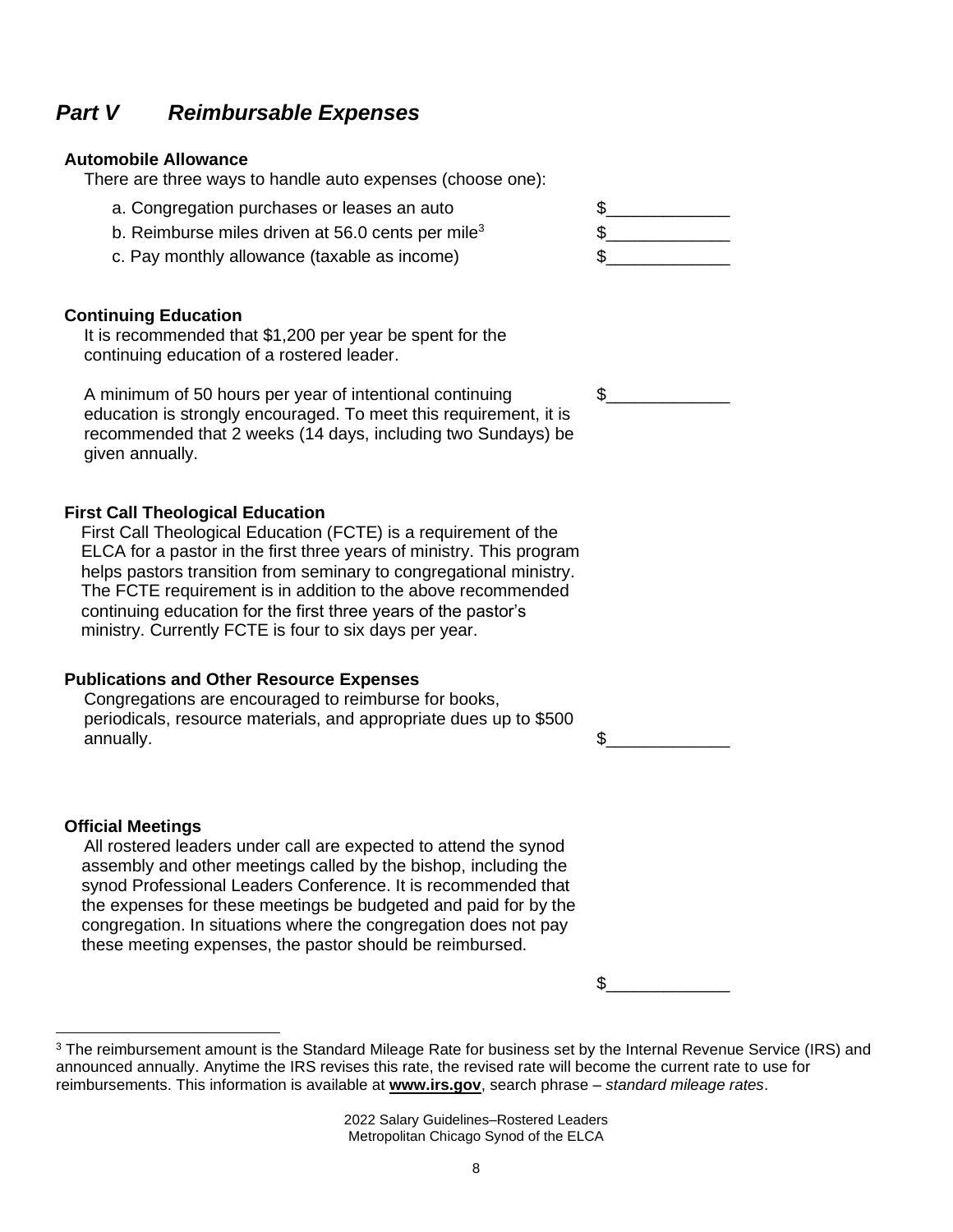## **Other Expenses**

Congregations are encouraged to reimburse other expenses incurred by the pastor that are related to the ministry of the congregation.

| <b>Total Reimbursable Expenses</b> |  |
|------------------------------------|--|
|                                    |  |
|                                    |  |

**Total Salary Package**  $\overline{\phantom{a}}$  $\overline{\phantom{a}}$  $\overline{\phantom{a}}$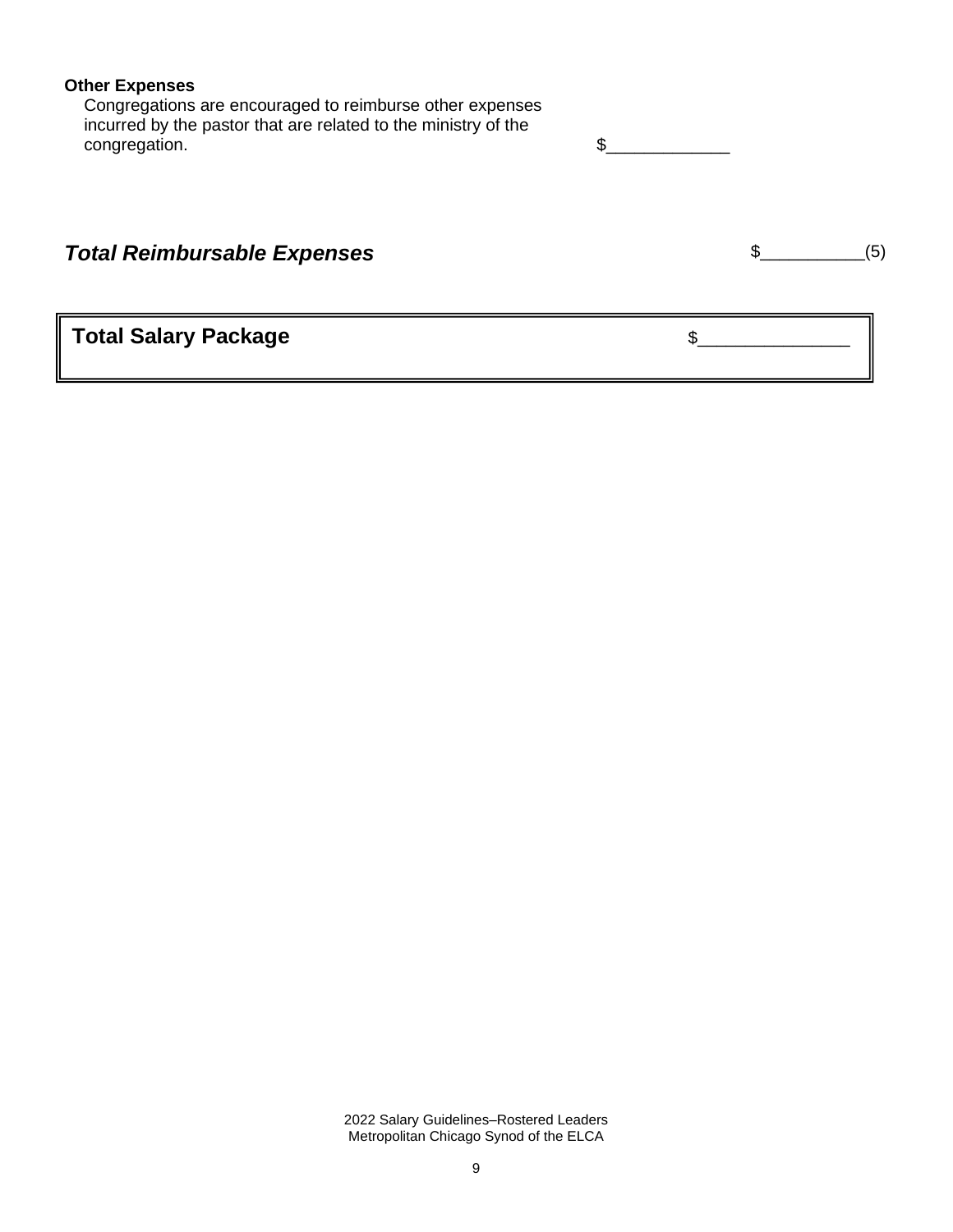#### **Salary Guidelines**

The 2022 Salary Guidelines for Rostered Leaders in the Metropolitan Chicago Synod are provided to assist in establishing appropriate salary packages, both for the initial call and in subsequent years. For 2022, a 3.0% cost of living increase is recommended for rostered leaders. The Bureau of Labor Statistics' Consumer Price Index for the 12 months ended September 2021 reflected an increase of 5.4%. While we acknowledge the reality of rising prices, we also recognize the financial burden of imposing the full increase on all congregations of our synod. For that reason, we have compromised and set the inflation portion of the salary increase at 3%. Those congregations that are fiscally able to provide the full 5.4% to their leaders are encouraged to do so. As always, these guideline salaries are recommendations that can be adapted to your congregation's individual situation.

Appendix A contains salary guidelines for rostered Word and Sacrament Ministers on page 13. The combined recommendation is comprised of the cost of living increase discussed above, along with an experience factor that begins at 2% and declines over the term of the call. Appendix B (pp. 14-15) contains similar guidelines for rostered Word and Service Ministers based on their education level.

#### **Workweek**

Because of the "on-call" nature of ministry, consideration needs to be given to the minister's self-care. A minimum of one day off per week is a necessity. It is suggested that the minister should have two consecutive days off whenever possible. Separate salary guidelines are available for part-time calls.

#### **Vacation**

The need for annual vacation is self-evident. Four weeks of paid vacation time per year, encompassing four Sundays, is considered the minimum. The congregation should consider granting additional vacation time based on the length of service in ministry. The length of vacation time, including the number of Sundays off and when vacation time is to be taken, are all matters which need to be discussed openly with your pastor and are an important part of compensation.

A written agreement regarding vacation time and days off should be approved by the minister and the church council.

#### **Holidays**

Appropriate time off for general holidays should be provided. If the actual day cannot be taken, another day should be designated as the holiday.

#### **Parenting Leave**

The number of weeks leave before and after the birth or adoption of a child should be negotiated and specified in advance. A specific parenting leave plan should be carefully drawn up in open consultation with your pastor. Parental leave should include eight (8) weeks full salary, housing, and benefits. Any other specific conditions should be clearly defined in a written document. The congregation is responsible for compensating a substitute pastor.

Parental leave may be granted by the congregation at other times, such as during times of severe illness, trauma, or death of a child. The length of the leave and the salary and benefits that the congregation will provide should be mutually negotiated. It is recommended that at a minimum the congregation provide full benefits for the pastor during the leave granted.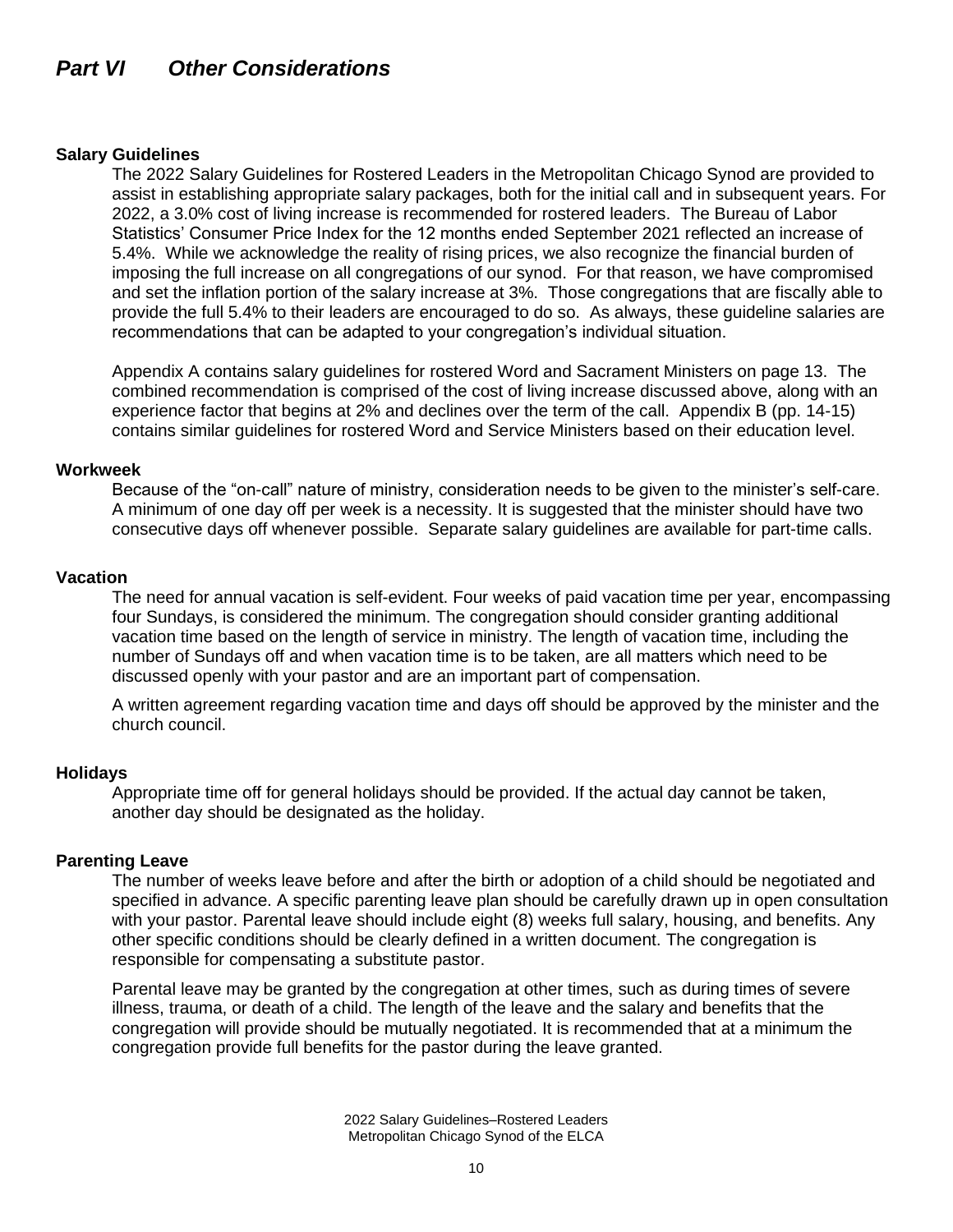#### **Sick Leave**

Recommendation is one day per month, cumulative to 30 days. Full compensation should be paid during the illness. The congregation is responsible for compensating a supply pastor during the illness.

#### **Compassion Leave**

Compassion leave for a death in the rostered leader's immediate family (spouse, children, parents, grandparents, brother, sister, grandchildren, parent-in-laws, or legal guardian) should be offered. While circumstances vary, three to seven days of paid leave, potentially including a Sunday, is recommended as a compassionate first step.

#### **Temporary Disability**

In the event of temporary disability of a full-time rostered leader, full compensation should be paid for the first 60 days of disability.

After the first 60 days of disability, the ELCA disability plan becomes effective and will pay 2/3 or 66.67% of the monthly defined compensation. Congregations should consider paying the remaining 1/3 or 33.33% of the monthly defined compensation. Contact Portico Benefit Services for more information.

The congregation is responsible for compensating a supply pastor during the disability.

If a full-time rostered leader, because of the disability, receives compensation from some source other than the ELCA disability plan, such as Workers Compensation, then compensation should be mutually negotiated so that the total does not exceed the usual monthly compensation.

#### **Military Leave**

It is expected that any rostered leader interviewing for a call who has commitments to the National Guard or a reserve component of the military will disclose this information. Time off for these commitments should be mutually negotiated prior to extension and acceptance of call.

#### **Other Benefit Programs**

Additional benefits are available through Portico in the form of Flexible Spending Accounts (FSA), Tax Sheltered Annuities (TSA), and Health Savings Accounts (HSA). These are all ways for the rostered leader to save money while gaining tax advantages. Details about these programs can be found at **[www.porticobenefits.org.](http://www.porticobenefits.org/)**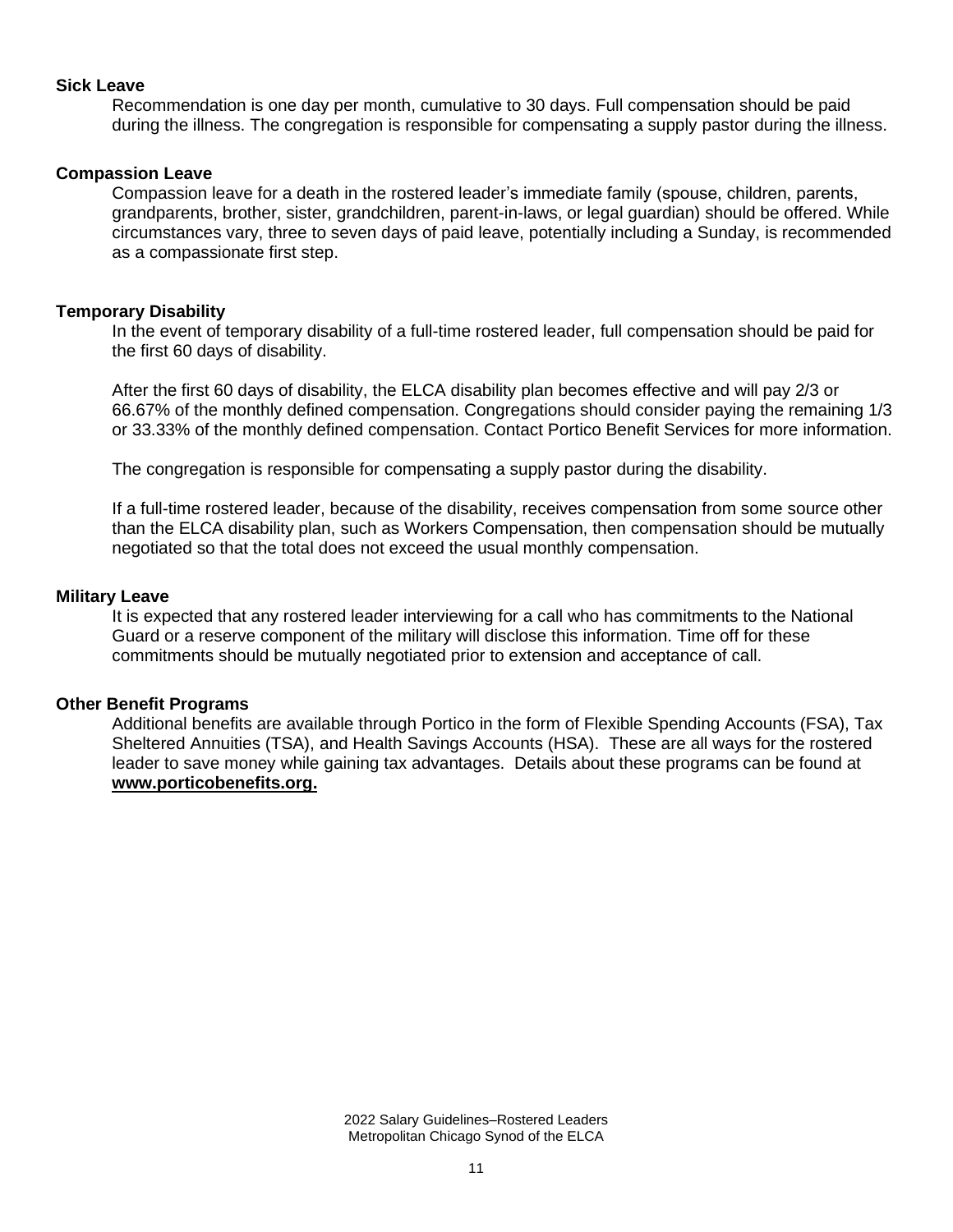#### **Spiritual Renewal**

It is recommended that all rostered ministers under call be given three days to one week or more per year for spiritual renewal which is not classified as vacation or educational leave. It is suggested that the rostered leader spend this time at a retreat center or facility where they are able to fully focus on "renewal." Therefore, the pastor should designate a colleague who can cover emergencies during this time away.

#### **Spiritual Guidance**

It is recommended that all rostered ministers under call have a spiritual director or guide during their time of call.

## **First Call Pastors**

Congregations are asked to give serious consideration to making a gift of up to \$5,000 to help pay off any first call pastor's educational loans. The money should be repaid directly to the loaning organization.

#### **Moving Expenses**

The congregation is responsible for relocating a rostered minister to the community. All reasonable expenses should be covered by the congregation and negotiated with the incoming pastor. Moving services need to be performed by a professional moving company. If other arrangements are made, they must be mutually agreeable.

#### **Sabbatical Leave**

It is recommended that the congregation consider Sabbatical Leave for their pastor. See Appendix E for Guidelines for Sabbatical Leaves.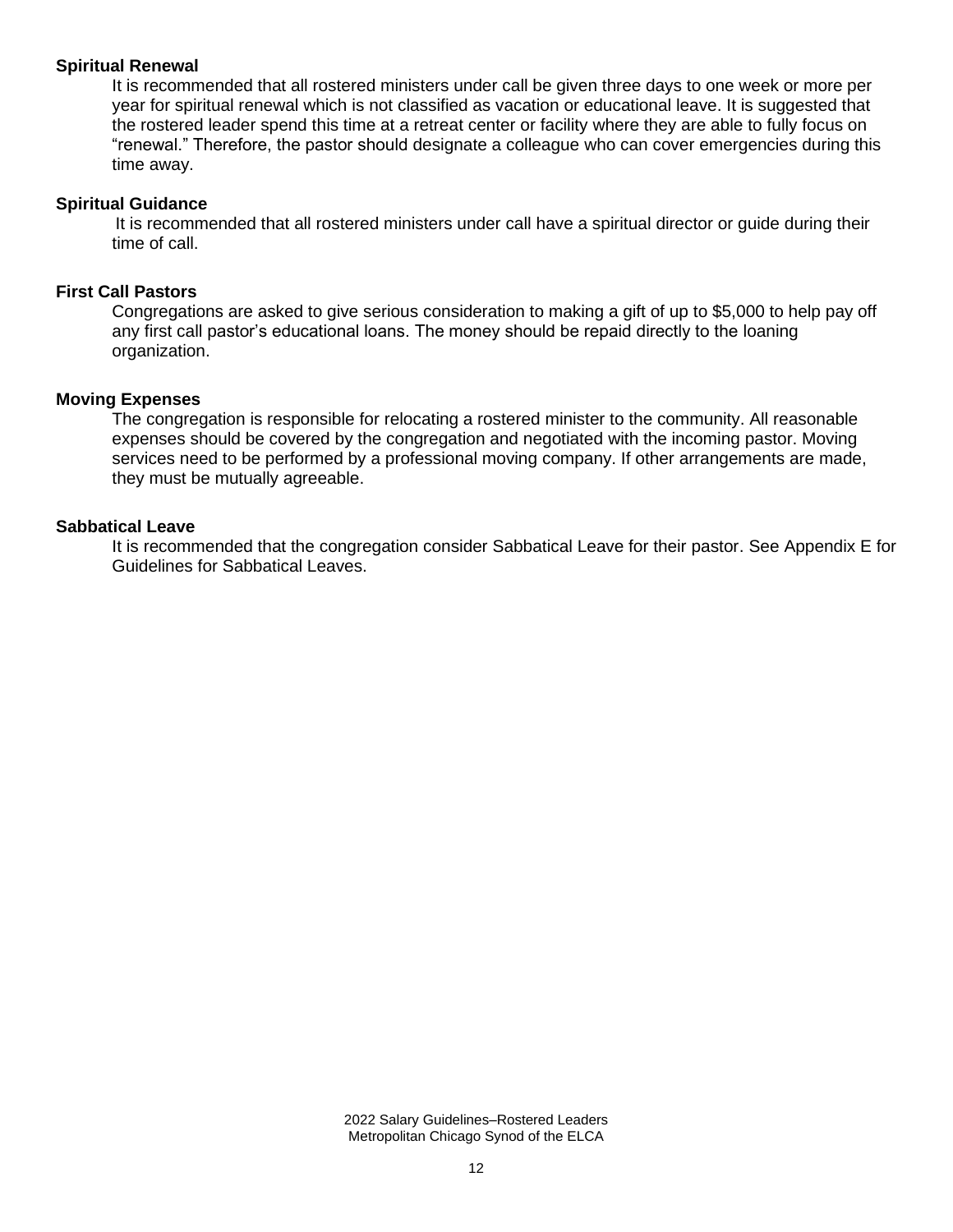$\sim$ 

#### **Salary Guidelines for** Pastors

 $\blacksquare$ 

| Years of                 | <b>Base</b> |            |                  |            |             |
|--------------------------|-------------|------------|------------------|------------|-------------|
| Service                  | Salary from | Experience |                  | Combined   | Recommended |
| under call               | 2021        | factor     | Inflation factor | % increase | Salary 2022 |
| 1                        | \$43,021    |            |                  |            |             |
| $\overline{2}$           | \$43,873    | 2.00%      | 3.00%            | 5.00%      | \$45,173    |
| 3                        | \$44,735    | 1.96%      | 3.00%            | 4.96%      | \$46,050    |
| $\overline{\mathcal{A}}$ | \$45,596    | 1.92%      | 3.00%            | 4.92%      | \$46,938    |
| 5                        | \$46,455    | 1.89%      | 3.00%            | 4.89%      | \$47,824    |
| 6                        | \$47,314    | 1.85%      | 3.00%            | 4.85%      | \$48,708    |
| $\overline{7}$           | \$48,171    | 1.81%      | 3.00%            | 4.81%      | \$49,590    |
| 8                        | \$49,026    | 1.77%      | 3.00%            | 4.77%      | \$50,470    |
| 9                        | \$49,881    | 1.73%      | 3.00%            | 4.73%      | \$51,347    |
| 10                       | \$50,734    | 1.70%      | 3.00%            | 4.70%      | \$52,223    |
| 11                       | \$51,586    | 1.66%      | 3.00%            | 4.66%      | \$53,097    |
| 12                       | \$52,436    | 1.62%      | 3.00%            | 4.62%      | \$53,970    |
| 13                       | \$53,174    | 1.58%      | 3.00%            | 4.58%      | \$54,838    |
| 14                       | \$53,911    | 1.54%      | 3.00%            | 4.54%      | \$55,591    |
| 15                       | \$54,647    | 1.51%      | 3.00%            | 4.51%      | \$56,341    |
| 16                       | \$55,382    | 1.47%      | 3.00%            | 4.47%      | \$57,088    |
| 17                       | \$56,115    | 1.43%      | 3.00%            | 4.43%      | \$57,835    |
| 18                       | \$56,848    | 1.39%      | 3.00%            | 4.39%      | \$58,579    |
| 19                       | \$57,579    | 1.35%      | 3.00%            | 4.35%      | \$59,323    |
| 20                       | \$58,309    | 1.32%      | 3.00%            | 4.32%      | \$60,064    |
| 21                       | \$59,038    | 1.28%      | 3.00%            | 4.28%      | \$60,804    |
| 22                       | \$59,765    | 1.24%      | 3.00%            | 4.24%      | \$61,541    |
| 23                       | \$60,382    | 1.20%      | 3.00%            | 4.20%      | \$62,277    |
| 24                       | \$60,996    | 1.16%      | 3.00%            | 4.16%      | \$62,896    |
| 25                       | \$61,611    | 1.13%      | 3.00%            | 4.13%      | \$63,513    |
| 26                       | \$62,224    | 1.09%      | 3.00%            | 4.09%      | \$64,130    |
| 27                       | \$62,837    | 1.05%      | 3.00%            | 4.05%      | \$64,745    |
| 28                       | \$63,449    | 1.01%      | 3.00%            | 4.01%      | \$65,358    |
| 29                       | \$64,059    | 0.97%      | 3.00%            | 3.97%      | \$65,970    |
| 30                       | \$64,669    | 0.94%      | 3.00%            | 3.94%      | \$66,581    |
| 31                       | \$65,281    | 0.90%      | 3.00%            | 3.90%      | \$67,190    |
| 32                       | \$65,886    | 0.86%      | 3.00%            | 3.86%      | \$67,801    |
| 33                       | \$66,383    | 0.82%      | 3.00%            | 3.82%      | \$68,404    |
| 34                       | \$66,879    | 0.78%      | 3.00%            | 3.78%      | \$68,895    |
| 35                       | \$67,376    | 0.75%      | 3.00%            | 3.75%      | \$69,385    |
| 36                       | \$67,871    | 0.71%      | 3.00%            | 3.71%      | \$69,874    |
| 37                       | \$68,365    | 0.67%      | 3.00%            | 3.67%      | \$70,362    |
| 38                       | \$68,859    | 0.63%      | 3.00%            | 3.63%      | \$70,848    |
| 39                       | \$69,351    | 0.59%      | 3.00%            | 3.59%      | \$71,334    |
| 40                       | \$69,842    | 0.56%      | 3.00%            | 3.56%      | \$71,817    |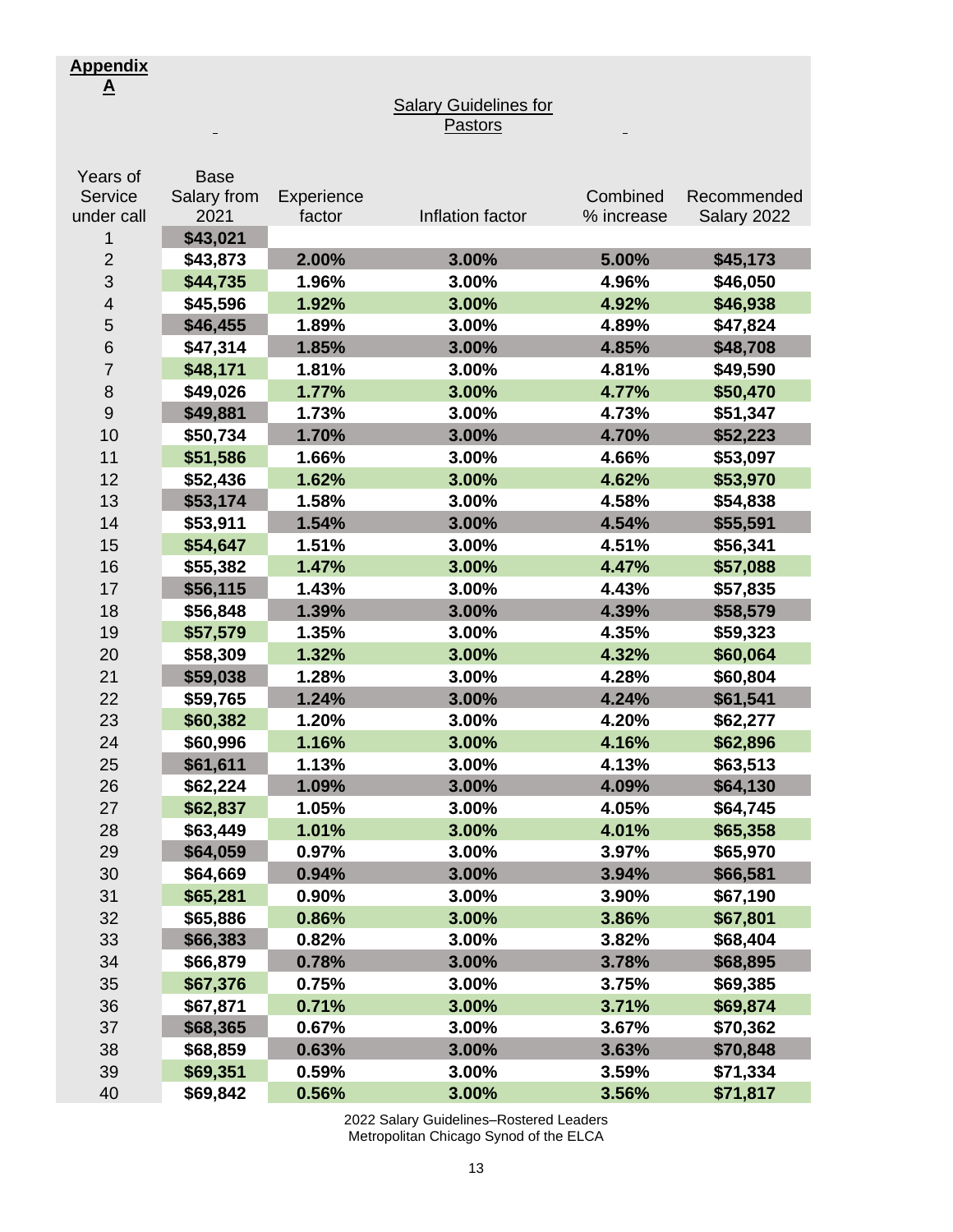## Guidelines for Deacons Bachelor's Degree

 $\blacksquare$ 

 $\overline{a}$ 

| Years of       | <b>Base</b> |            |                  |            |             |
|----------------|-------------|------------|------------------|------------|-------------|
| Service        | Salary      | Experience |                  | Combined   | Recommended |
| under call     | from 2020   | factor     | Inflation factor | % increase | Salary 2022 |
| 1              | \$42,621    |            |                  |            |             |
| $\overline{c}$ | \$43,465    | 2.00%      | 3.00%            | 5.00%      | \$44,752    |
| 3              | \$44,317    | 1.96%      | 3.00%            | 4.96%      | \$45,621    |
| 4              | \$45,872    | 1.92%      | 3.00%            | 4.92%      | \$46,500    |
| 5              | \$46,756    | 1.89%      | 3.00%            | 4.89%      | \$48,113    |
| 6              | \$47,637    | 1.85%      | 3.00%            | 4.85%      | \$49,022    |
| $\overline{7}$ | \$48,517    | 1.81%      | 3.00%            | 4.81%      | \$49,928    |
| 8              | \$49,395    | 1.77%      | 3.00%            | 4.77%      | \$50,832    |
| 9              | \$50,273    | 1.73%      | 3.00%            | 4.73%      | \$51,733    |
| 10             | \$51,149    | 1.70%      | 3.00%            | 4.70%      | \$52,634    |
| 11             | \$52,023    | 1.66%      | 3.00%            | 4.66%      | \$53,532    |
| 12             | \$52,897    | 1.62%      | 3.00%            | 4.62%      | \$54,427    |
| 13             | \$53,655    | 1.58%      | 3.00%            | 4.58%      | \$55,320    |
| 14             | \$54,412    | 1.54%      | 3.00%            | 4.54%      | \$56,093    |
| 15             | \$55,167    | 1.51%      | 3.00%            | 4.51%      | \$56,864    |
| 16             | \$55,922    | 1.47%      | 3.00%            | 4.47%      | \$57,632    |
| 17             | \$56,676    | 1.43%      | 3.00%            | 4.43%      | \$58,399    |
| 18             | \$58,222    | 1.39%      | 3.00%            | 4.39%      | \$59,165    |
| 19             | \$58,973    | 1.35%      | 3.00%            | 4.35%      | \$60,757    |
| 20             | \$59,722    | 1.32%      | 3.00%            | 4.32%      | \$61,518    |
| 21             | \$60,470    | 1.28%      | 3.00%            | 4.28%      | \$62,277    |
| 22             | \$61,103    | 1.24%      | 3.00%            | 4.24%      | \$63,034    |
| 23             | \$61,737    | 1.20%      | 3.00%            | 4.20%      | \$63,671    |
| 24             | \$62,369    | 1.16%      | 3.00%            | 4.16%      | \$64,308    |
| 25             | \$62,999    | 1.13%      | 3.00%            | 4.13%      | \$64,942    |
| 26             | \$63,629    | 1.09%      | 3.00%            | 4.09%      | \$65,575    |
| 27             | \$64,257    | 1.05%      | 3.00%            | 4.05%      | \$66,206    |
| 28             | \$64,885    | 1.01%      | 3.00%            | 4.01%      | \$66,835    |
| 29             | \$65,513    | 0.97%      | 3.00%            | 3.97%      | \$67,464    |
| 30             | \$66,138    | 0.94%      | 3.00%            | 3.94%      | \$68,091    |
| 31             | \$66,763    | 0.90%      | 3.00%            | 3.90%      | \$68,717    |
| 32             | \$67,505    | 0.86%      | 3.00%            | 3.86%      | \$69,340    |
| 33             | \$68,246    | 0.82%      | 3.00%            | 3.82%      | \$70,085    |
| 34             | \$68,985    | 0.78%      | 3.00%            | 3.78%      | \$70,828    |
| 35             | \$69,724    | 0.75%      | 3.00%            | 3.75%      | \$71,569    |
| 36             | \$70,461    | 0.71%      | 3.00%            | 3.71%      | \$72,309    |
| 37             | \$71,197    | 0.67%      | 3.00%            | 3.67%      | \$73,047    |
| 38             | \$71,931    | 0.63%      | 3.00%            | 3.63%      | \$73,783    |
| 39             | \$72,664    | 0.59%      | 3.00%            | 3.59%      | \$74,516    |
| 40             | \$73,397    | 0.56%      | 3.00%            | 3.56%      | \$75,248    |
|                |             |            |                  |            |             |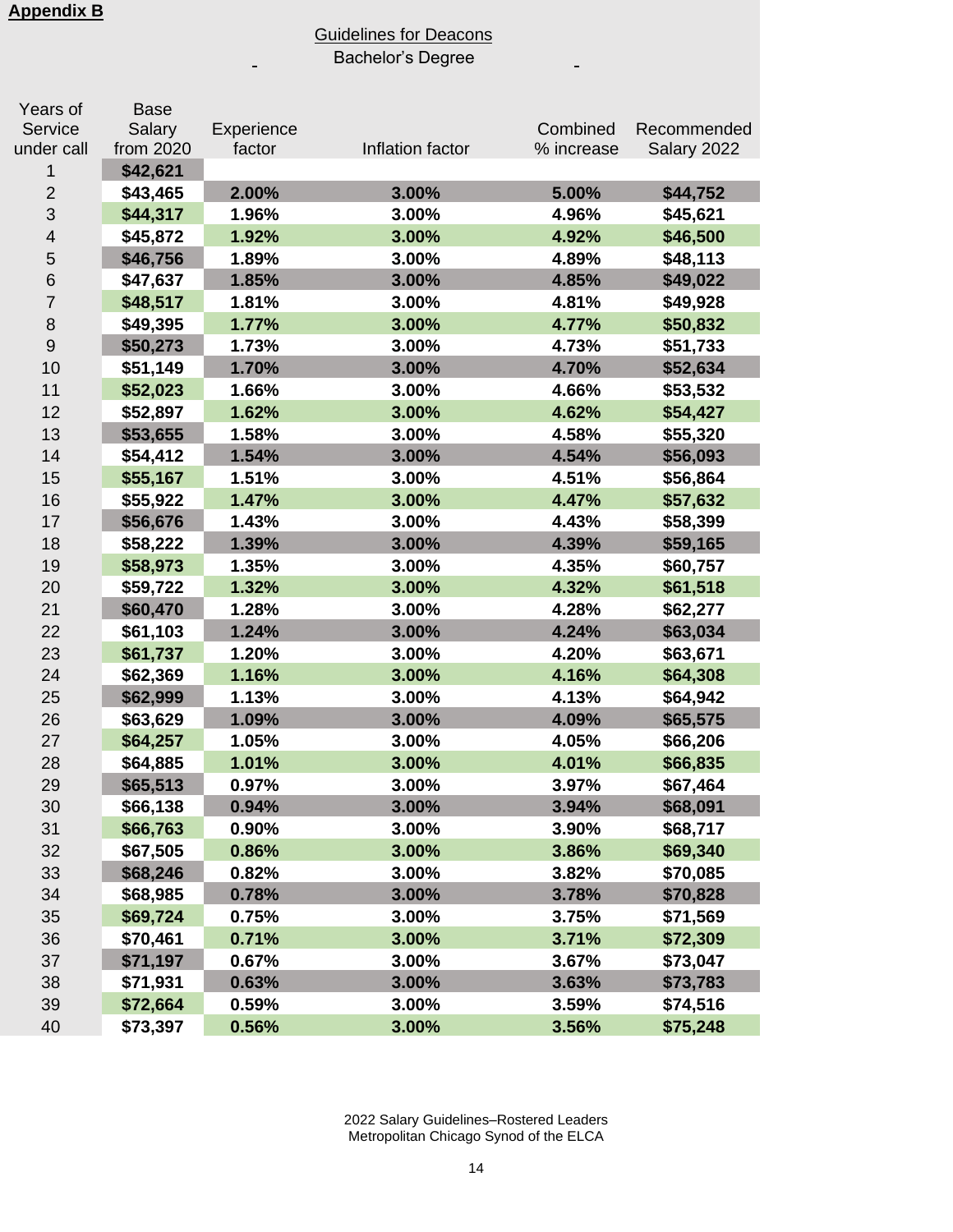## **Appendix**

#### **B**

#### **(Cont'd)** Guidelines for Deacons Master's Degree Years of Service under call Base Salary from 2020 **Experience** factor Inflation factor Combined % increase Recommended Salary 2022 **\$49,298 \$50,027 2.00% 3.00% 5.00% \$51,763 \$51,008 1.96% 3.00% 4.96% \$52,509 \$52,558 1.92% 3.00% 4.92% \$53,520 \$53,569 1.89% 3.00% 4.89% \$55,126 \$54,579 1.85% 3.00% 4.85% \$56,166 \$55,587 1.81% 3.00% 4.81% \$57,204 \$56,594 1.77% 3.00% 4.77% \$58,240 \$57,599 1.73% 3.00% 4.73% \$59,273 \$58,603 1.70% 3.00% 4.70% \$60,304 \$59,605 1.66% 3.00% 4.66% \$61,332 \$60,606 1.62% 3.00% 4.62% \$62,358 \$61,474 1.58% 3.00% 4.58% \$63,383 \$62,341 1.54% 3.00% 4.54% \$64,268 \$63,208 1.51% 3.00% 4.51% \$65,150 \$64,072 1.47% 3.00% 4.47% \$66,032 \$64,935 1.43% 3.00% 4.43% \$66,910 \$65,797 1.39% 3.00% 4.39% \$67,787 \$66,657 1.35% 3.00% 4.35% \$68,662 \$67,516 1.32% 3.00% 4.32% \$69,534 \$68,375 1.28% 3.00% 4.28% \$70,405 \$69,231 1.24% 3.00% 4.24% \$71,274 \$69,956 1.20% 3.00% 4.20% \$72,140 \$70,681 1.16% 3.00% 4.16% \$72,869 \$71,405 1.13% 3.00% 4.13% \$73,597 \$72,126 1.09% 3.00% 4.09% \$74,324 \$72,848 1.05% 3.00% 4.05% \$75,047 \$73,567 1.01% 3.00% 4.01% \$75,770 \$74,286 0.97% 3.00% 3.97% \$76,490 \$75,003 0.94% 3.00% 3.94% \$77,210 \$75,720 0.90% 3.00% 3.90% \$77,927 \$76,436 0.86% 3.00% 3.86% \$78,643 \$77,021 0.82% 3.00% 3.82% \$79,357**

 **\$77,606 0.78% 3.00% 3.78% \$79,935 \$78,189 0.75% 3.00% 3.75% \$80,513 \$78,772 0.71% 3.00% 3.71% \$81,089 \$79,355 0.67% 3.00% 3.67% \$81,663 \$79,935 0.63% 3.00% 3.63% \$82,237 \$80,515 0.59% 3.00% 3.59% \$82,807 \$81,094 0.56% 3.00% 3.56% \$83,378**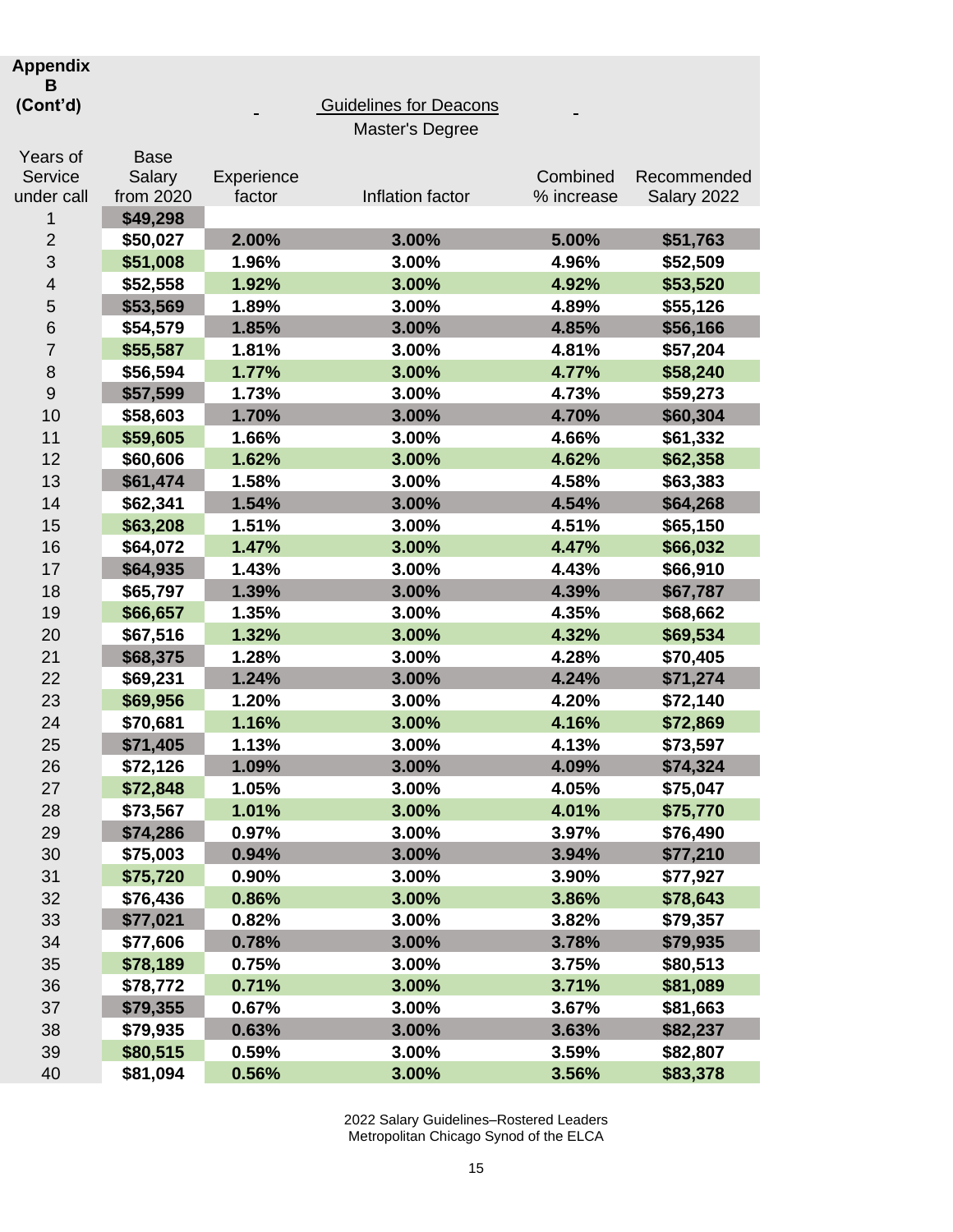# APPENDIX C

## **Resolutions Regarding Housing**

The Internal Revenue Service requires congregations and agencies to pass a resolution annually designating a specific amount of compensation to be used toward housing. The amount to be designated should be decided with the ordained minister based on his or her anticipated housing costs

This amount is one of three factors affecting the amount of housing a minister can claim on their taxes.

#### **Draft Language for Church Council Action on Housing Allowance**

(This wording may be used to officially describe the Council's action on a housing allowance.)

The **Example 20 Committee advises the church council that under the U.S. income tax laws** outlined in the Internal Revenue Code (IRC), enacted by Congress in Title 26 of the United States Code (26 U.S.C.) an ordained minister of the Gospel is not subject to Federal Income Tax on the amount of his or her compensation that the employing church designates in advance as a housing allowance, to the extent that the allowance represents compensation for ministerial services, is used to pay housing expenses, and does not exceed the fair rental value of the home including furnishings and appurtenances such as a garage, plus cost of utilities.

The council, after considering the request of the Rev. The residence an amount of compensation as a housing allowance for the amount expected to be spent to rent or otherwise provide a home during the period \_\_\_\_\_\_\_\_, 20\_\_ to \_\_\_\_\_\_\_, 20\_, and in light of the Federal Income Tax law and of the established salary level, on motion duly made and seconded, voted to adopt the following resolution:

| Resolved that the Rev.                                    | is to receive a total cash salary of \$                                 | for the |
|-----------------------------------------------------------|-------------------------------------------------------------------------|---------|
| year 20, of which $\$                                     | is hereby designated as <i>housing allowance</i> in response to his/her |         |
| request and acknowledgement. While Rev.                   | is called to serve this congregation                                    |         |
|                                                           | ) in his/her current position, the above amount of designated housing   |         |
| allowance shall apply to all future years until modified. |                                                                         |         |

Secretary's Signature extending the secretary's Signature extending the secretary's Signature extending the secretary

## **Draft Language for Notification of Housing Allowance by Congregation**

(This may be used to officially notify a pastor of the approved housing allowance.)

Date \_\_\_\_\_\_\_\_\_\_\_\_\_\_\_\_\_

Dear Rev. \_\_\_\_\_\_\_\_\_\_\_\_\_\_\_\_\_\_\_,

|                        | This is to advise you that at a meeting of the church council held on                                        | your housing |
|------------------------|--------------------------------------------------------------------------------------------------------------|--------------|
| allowance for the year | was officially designated and fixed in the amount of \$                                                      |              |
| Accordingly, \$        | of the total compensation payable to you during the year                                                     | will         |
|                        | constitute housing allowance and the balance will constitute "salary" (as interpreted by the U.S. income tax |              |
|                        | laws outlined in the Internal Revenue Code (IRC), enacted by Congress in Title 26 of the United States Code  |              |
| (26 U.S.C.).           |                                                                                                              |              |

| Secretary's Signature |  |
|-----------------------|--|
|-----------------------|--|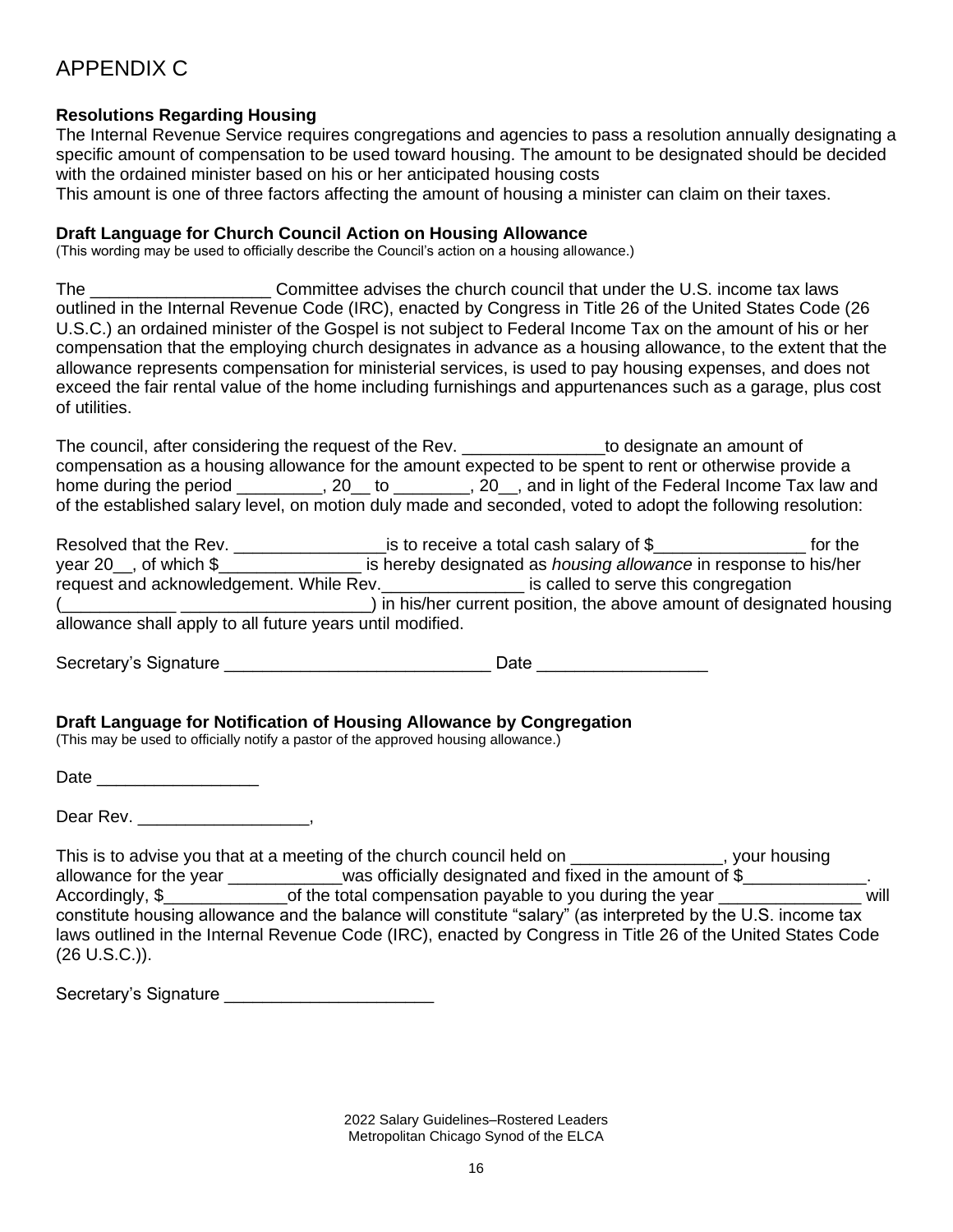# APPENDIX C (continued)

# **Pastor's Estimate of Housing Expense**

(This form may be used to help the pastor determine an estimate of expenses qualifying under the pastor's housing allowance. The form may be but does not have to be given to the congregation council in requesting housing allowance amount.)

| To: (Name of Congregation)                    |     |    |     |
|-----------------------------------------------|-----|----|-----|
| From: (Name of Pastor)                        |     |    |     |
| Date:                                         |     |    |     |
| Re: Housing allowance for year extending from | 20. | TΩ | -20 |

| The amounts set forth below are the amounts I expect to spend during the period |  |  |
|---------------------------------------------------------------------------------|--|--|
| (as above) to rent or otherwise provide a home for my family and me.            |  |  |

Item

| 2. Payments on purchase of a home (including down payment,<br>acquisition costs, mortgage payments [principal and interest])\$ |  |
|--------------------------------------------------------------------------------------------------------------------------------|--|
|                                                                                                                                |  |
|                                                                                                                                |  |
| 5. Utilities (gas, electricity, water, sewer, oil, trash pickup, telephone,                                                    |  |
|                                                                                                                                |  |
| 6. Insurance (rental, homeowner's, fire, extended coverage, liability, contents, flood)  \$                                    |  |
|                                                                                                                                |  |
|                                                                                                                                |  |
|                                                                                                                                |  |
| 10. Maintenance items (household cleansers, light bulbs, pest control, etc.) \$                                                |  |
|                                                                                                                                |  |
|                                                                                                                                |  |
|                                                                                                                                |  |
|                                                                                                                                |  |

Signed \_\_\_\_\_\_\_\_\_\_\_\_\_\_\_\_\_\_\_\_\_\_\_\_\_\_\_\_\_\_\_\_\_\_\_\_\_ Date \_\_\_\_\_\_\_\_\_\_\_\_\_\_\_\_\_\_\_\_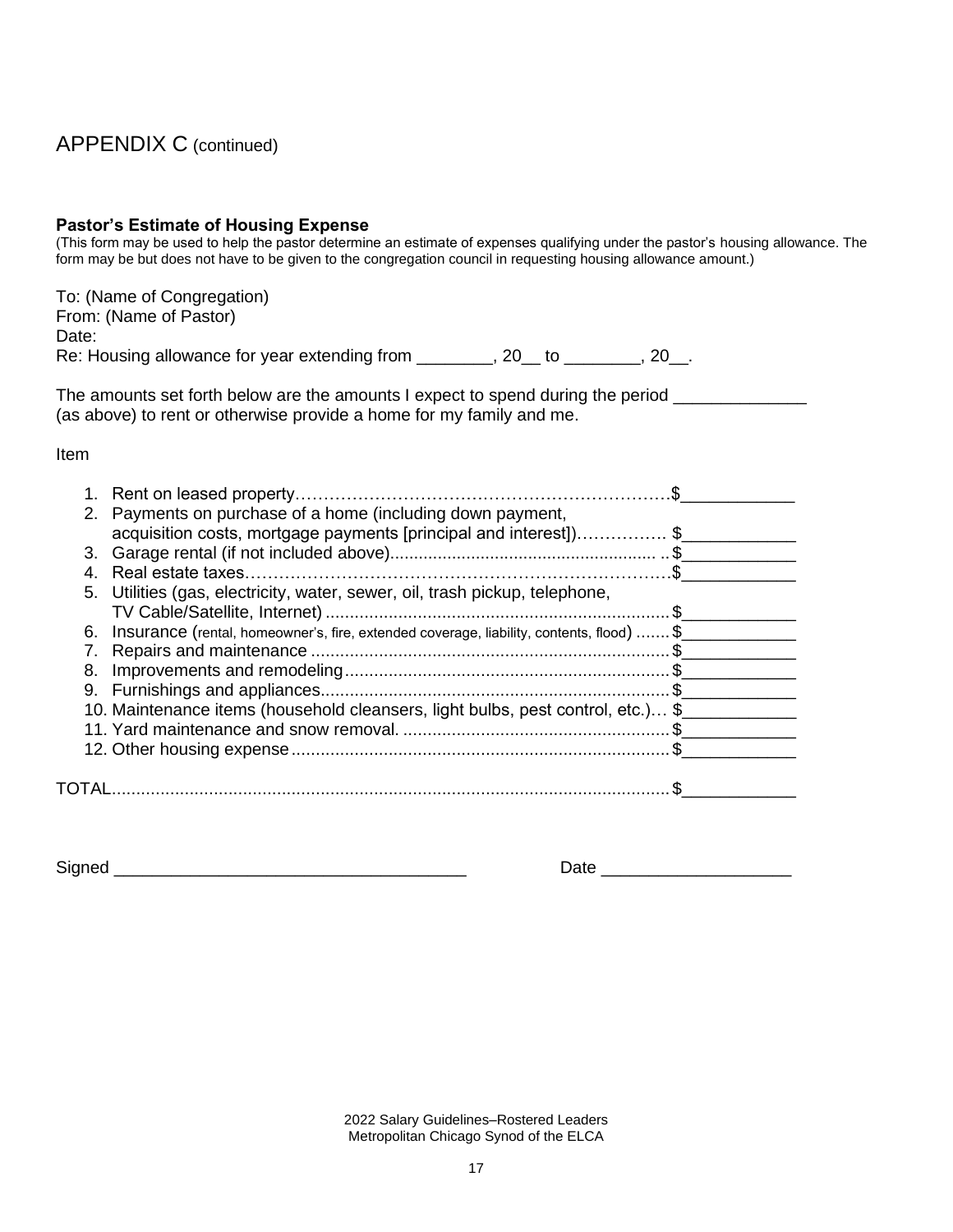## **Appendix D**

## **Basic Housing Allowance by County**

In the event that the standard housing allowance on page 5 is not able to be used, the following minimums by county are suggested:

- Cook \$22,200
- DuPage \$24,500
- Kane \$22,300
- Lake \$25,500